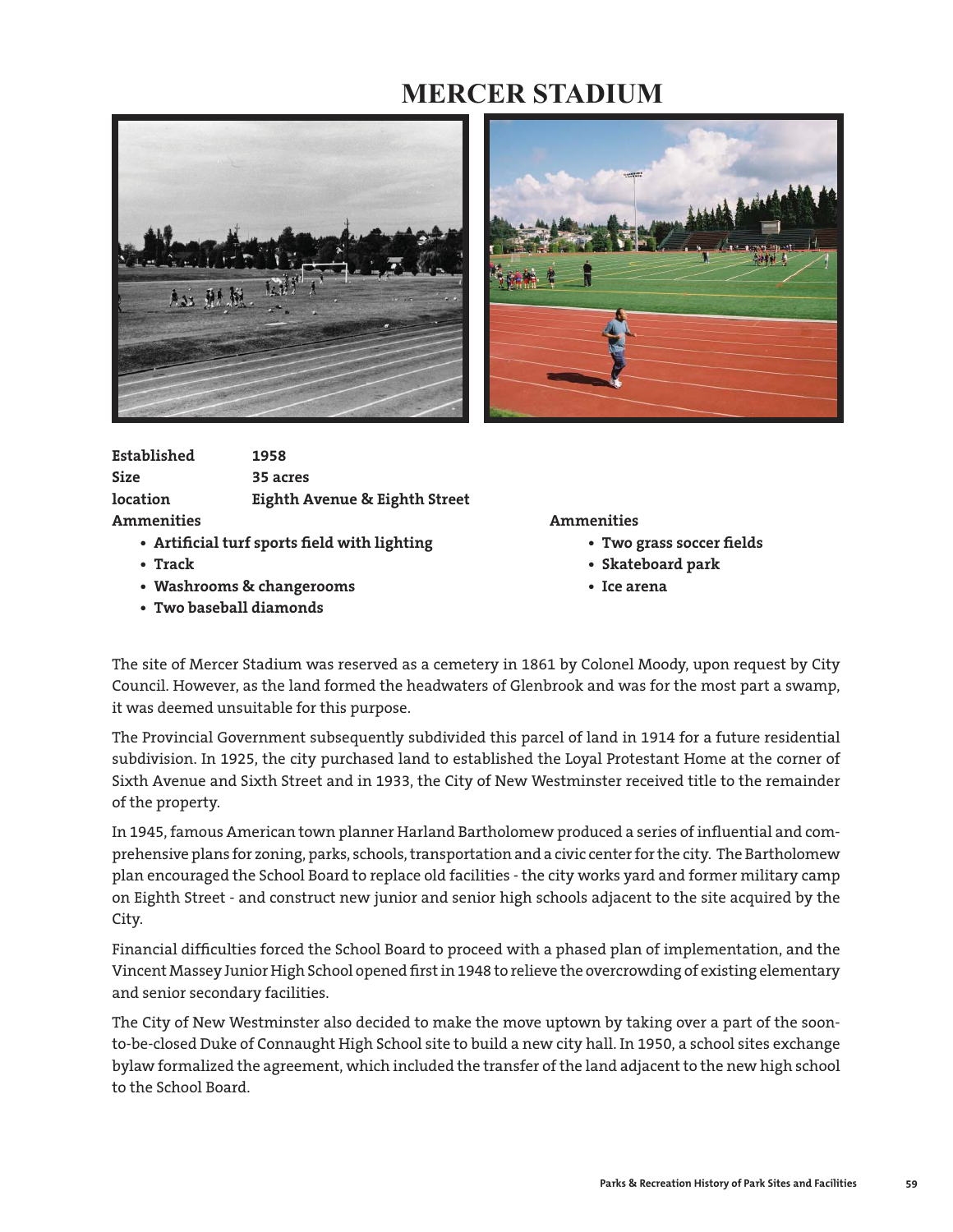The Lester Pearson Senior High School was completed in 1955, but the School Board still struggled with funding to complete the necessary sports fields. As the City had the ability to finance, improve and maintain the site for development of sports and recreational facilities to serve both the high school and the wider community, in 1958 the land at Tenth Avenue and Sixth Street was once again transferred to the City's ownership.

The City proceeded to design a \$150,000 modern stadium and field for track and field recreation. A large covered grandstand was designed to seat 2,000 at the east side of the site along Sixth Street. In 1960 the project's joint management committee named the new facility Mercer Stadium, after Arthur W.E. Mercer, the Chairman of the New Westminster School Board. Mercer had by that time served for over 24 years as a trustee.

Mercer attended the opening ceremonies officiated by Mayor Beth Wood on September 24, 1960. The event was capped by a football match between the Lester Pearson Mikes and the Como Lake Comets, complete with cheerleaders, bands and a cheering crowd of 1,500 fans. The first ceremonial kick-off was made by Bert Adams, the Principal of Vincent Massey High School. The Mikes beat the Comets 14 to 7.